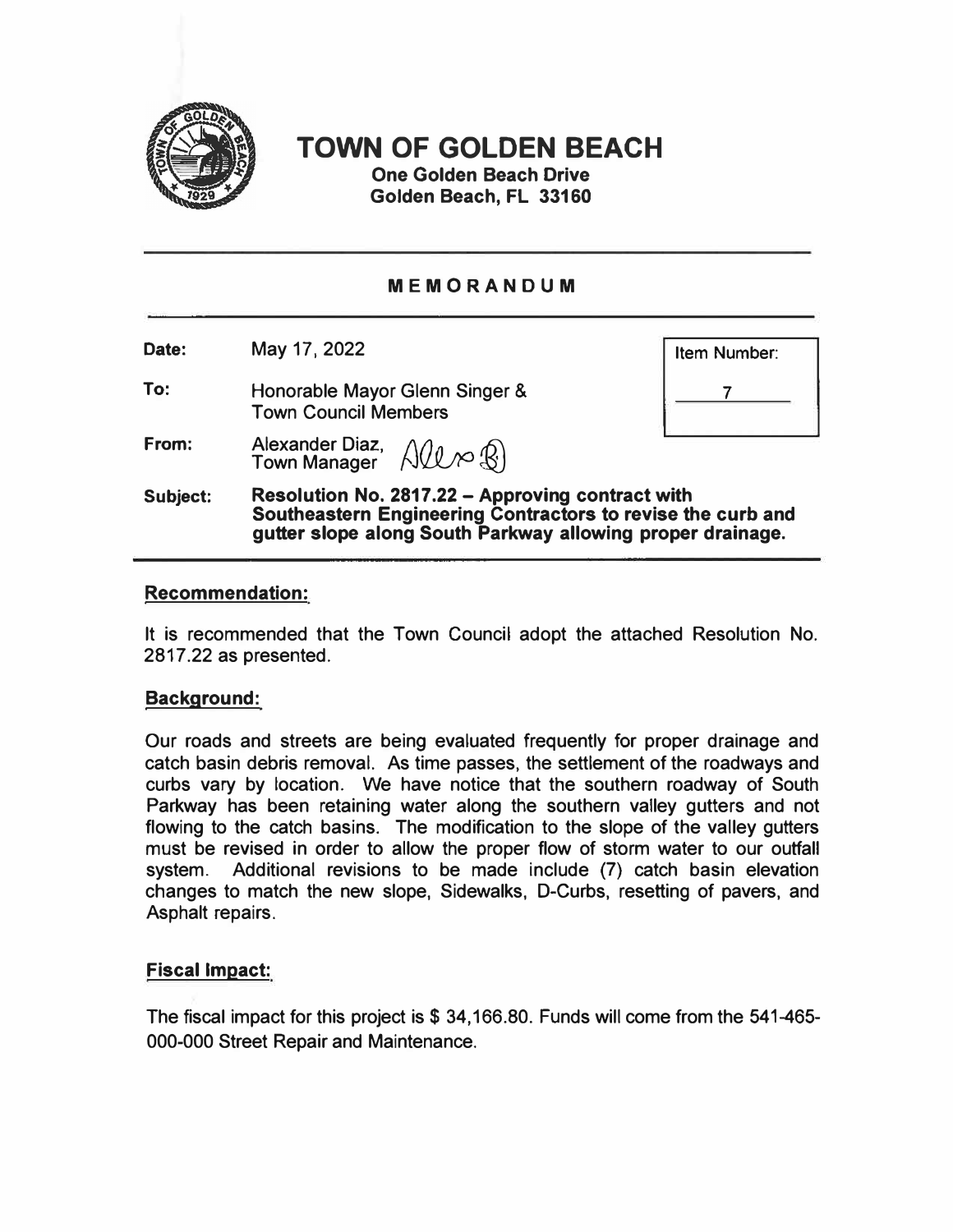## **TOWN OF GOLDEN BEACH, FLORIDA**

### **RESOLUTION NO. 2817.22**

RESOLUTION OF THE TOWN COUNCIL OF THE TOWN OF GOLDEN BEACH, FLORIDA AUTHORIZING THE **PAYMENT OF THE INVOICE ATTACHED AS EXHIBIT "A"** TO SOUTHEASTERN ENGINEERING CONTRACTORS, INC. FOR ROADWAY REPAIRS ON SOUTH PARKWAY; PROVIDING FOR IMPLEMENTATION AND PROVIDING FOR AN EFFECTIVE DATE.

**WHEREAS, the Town from time to time needs to incur extraordinary expenses for** 

the repair of capital infrastructure; and

**WHEREAS, certain damage to the Town's roadways occurred which needed** 

immediate repair; and

**WHEREAS,** the Town engaged Southeastern Engineering Contractors, Inc.

("Southeastern") to perform the repairs for which Southeastern has submitted an invoice

attached as Exhibit "A."

NOW, THEREFORE, BE IT RESOLVED BY THE TOWN COUNCIL OF THE TOWN OF GOLDEN BEACH, FLORIDA, AS FOLLOWS:

**Section 1. Recitals Adopted.** Each of the above stated recitals are hereby adopted, confirmed and incorporated herein.

Section 2. Authorization of Payment. The Council hereby authorizes and approves payment to Southeastern Contractors, Inc. in an amount of \$34,166.80 as described in the attached Exhibit "A" to this Resolution.

**Section 3.** Implementation. The Town Mayor and Town Manager are hereby authorized to take any and all action reasonably necessary to implement the purpose and intent of this Resolution.

Resolution No. 2817.22